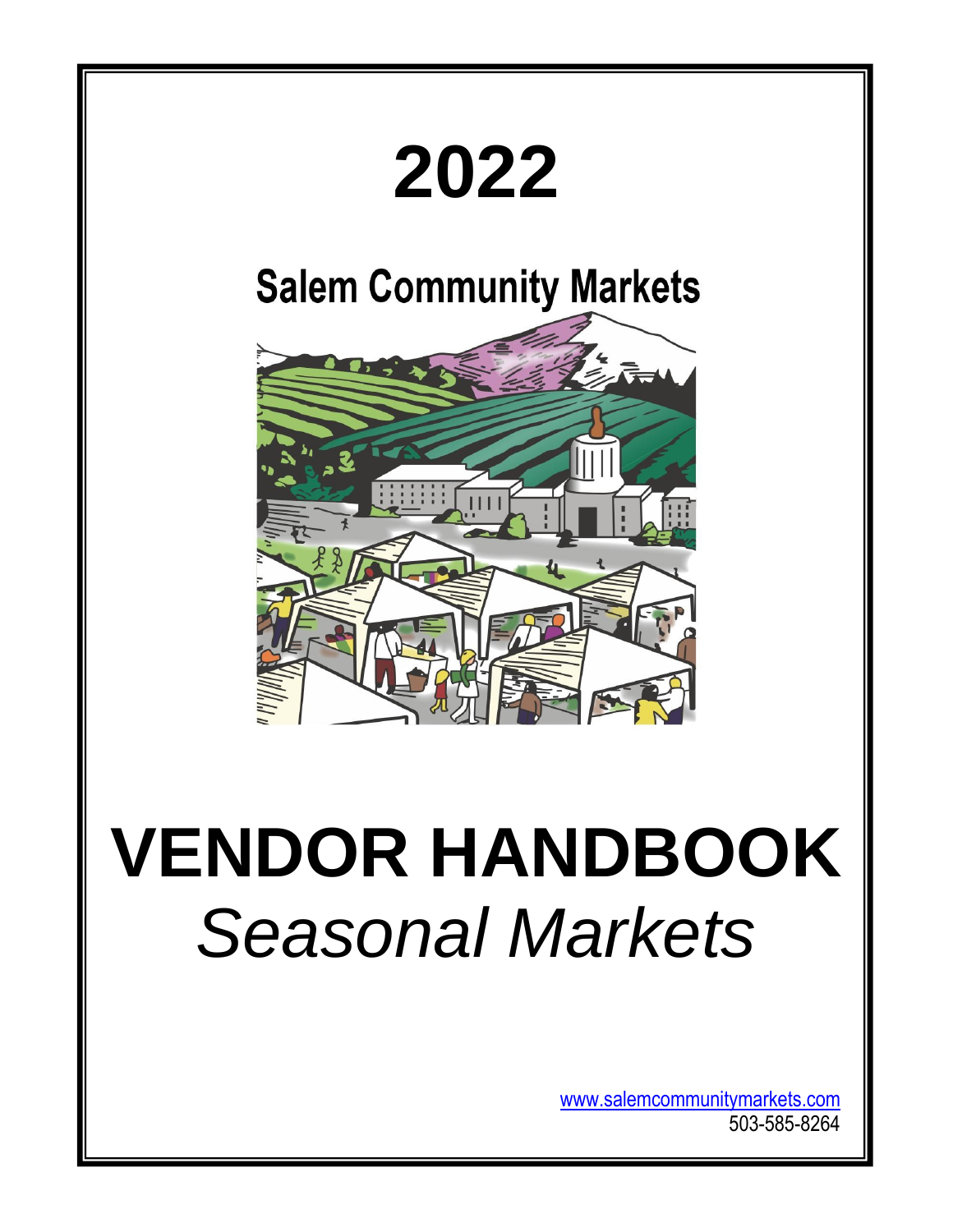Welcome to the Salem Community Markets!

During the market season eager visitors come to purchase the best that Salem and the Northwest has to offer in farm fresh produce, natural meats and cheeses, baked goods, nursery plants, flowers, local food and wines, and artisan crafts.

By following the rules and guidelines outlined in this Vendor Handbook, you help keep the Salem Community Markets a vibrant, viable and enjoyable asset for the community to enjoy.

As a valued Salem Community Markets vendor, you are responsible for informing yourself and your staff about following all applicable market rules, policies and regulations set forth in this Vendor Handbook as well as local, state and federal policies, rules and guidelines.

All vendors are asked to comply with the rules and guidelines outlined by the Salem Community Markets in order to remain a vendor in good standing.

Looking forward to a fantastic season and working with all of you!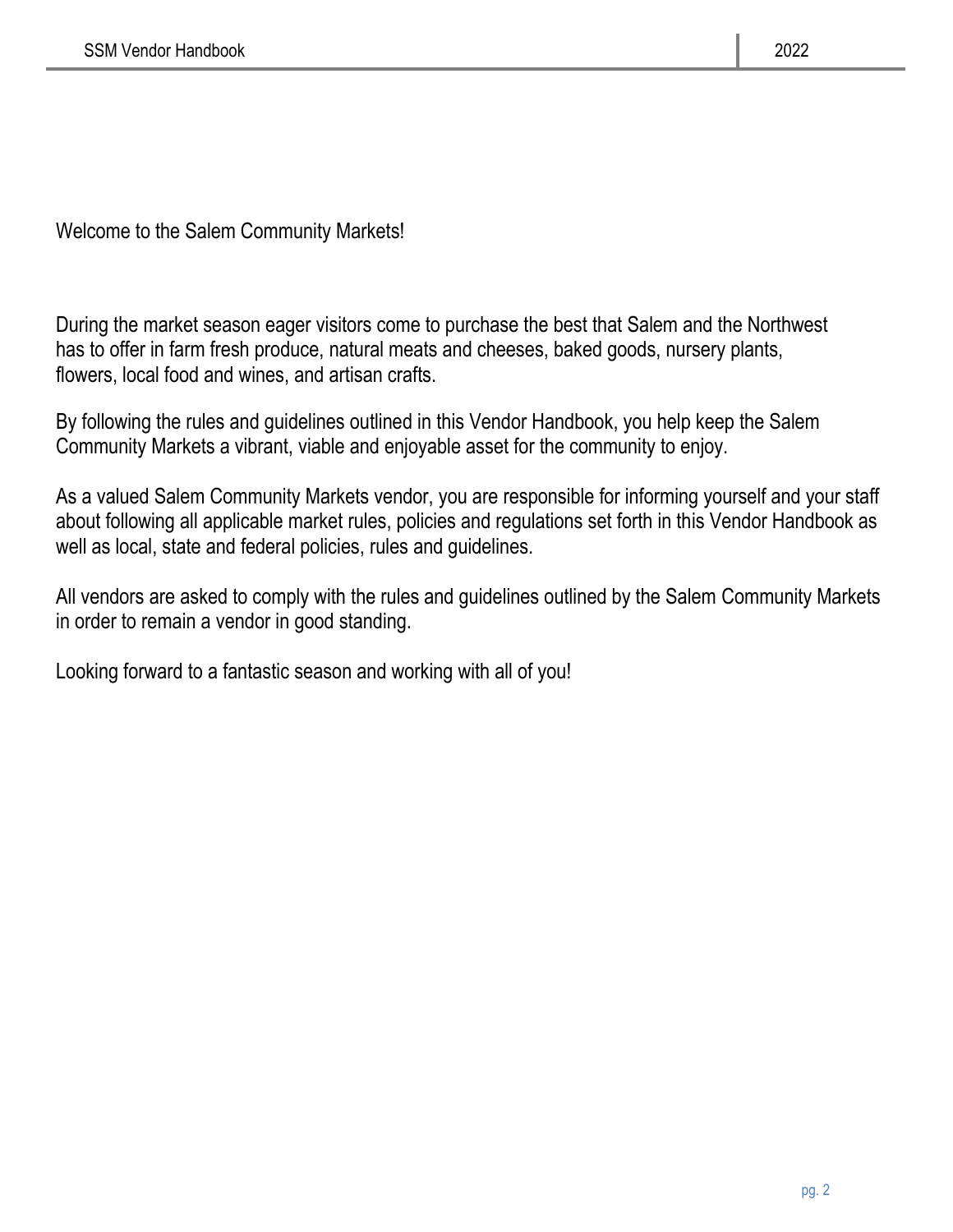# Table of Contents

| 1. | <b>General Information</b>                                                                    | 4                                     |
|----|-----------------------------------------------------------------------------------------------|---------------------------------------|
| 2. | <b>The Markets</b>                                                                            |                                       |
|    | Salem Saturday Market                                                                         | 4                                     |
|    | Monday Hospital Market                                                                        | 4                                     |
|    | Thursday West Salem Farmers Market                                                            | 4                                     |
| 3. | The Board of Directors and Employees                                                          | 5                                     |
|    | 4. SSM Membership                                                                             | $\begin{array}{c} 5 \\ 6 \end{array}$ |
| 5. | <b>SSM Fees</b>                                                                               |                                       |
|    | <b>Weekly Booth Fee Collection Process</b>                                                    | $\overline{7}$                        |
|    | 6. Types of Vendors                                                                           | 7                                     |
|    | 7. Vendor Procedures & General Information                                                    | $\overline{7}$                        |
|    | Reserve Booth Space                                                                           | $\boldsymbol{6}$                      |
|    | Criteria for Reserved Booth Space                                                             | $\begin{array}{c} 6 \\ 8 \end{array}$ |
|    | <b>Cancellation Times</b>                                                                     |                                       |
|    | Canopies, Trailers, Signage, Displays & Fire Code                                             | 9                                     |
|    | Garbage                                                                                       | 9                                     |
|    | Hawking                                                                                       | 9                                     |
|    | <b>Inclement Weather</b>                                                                      | 9                                     |
|    | Internal Complaints & Complaint Procedure                                                     | 10                                    |
|    | Infraction Penalties & Appeal Process                                                         | 10                                    |
|    | <b>Sharing Booth Space</b>                                                                    | 10                                    |
|    | Vendor Inspections                                                                            | 11                                    |
|    | <b>Member Points</b>                                                                          | 11                                    |
| 8. | <b>Market Services</b>                                                                        |                                       |
|    | Non-profit Groups - Gift Cards - Newsletter - Customer Service - Credit Card and EBT Services | 12                                    |
| 9. | <b>Guidelines for ALL SSM Markets</b>                                                         | 13<br>14                              |
|    | <b>Salem Saturday Market - Specific Rules</b>                                                 |                                       |
|    | - Securing a Space (Reserved & Drop-In Vendors)                                               |                                       |
|    | - Setup at Saturday Market<br>- Breakdown at Saturday Market                                  |                                       |
|    | - Vendor Parking at Saturday Market                                                           |                                       |
|    | <b>Monday Hospital Market - Specific Rules</b>                                                | 16                                    |
|    | - Securing a Space (Reserved & Drop-In Vendors)                                               |                                       |
|    | - Setup & Breakdown at Monday Hospital Market                                                 |                                       |
|    | Thursday West Salem Farmers Market - Specific Rules                                           | 17                                    |
|    | - Securing a Space (Reserved & Drop-In Vendors)                                               |                                       |
|    | - Setup & Breakdown at Thursday West Salem Farmers Market                                     |                                       |
|    | 10. State of Oregon - Red Lot Map                                                             | 18                                    |
|    |                                                                                               |                                       |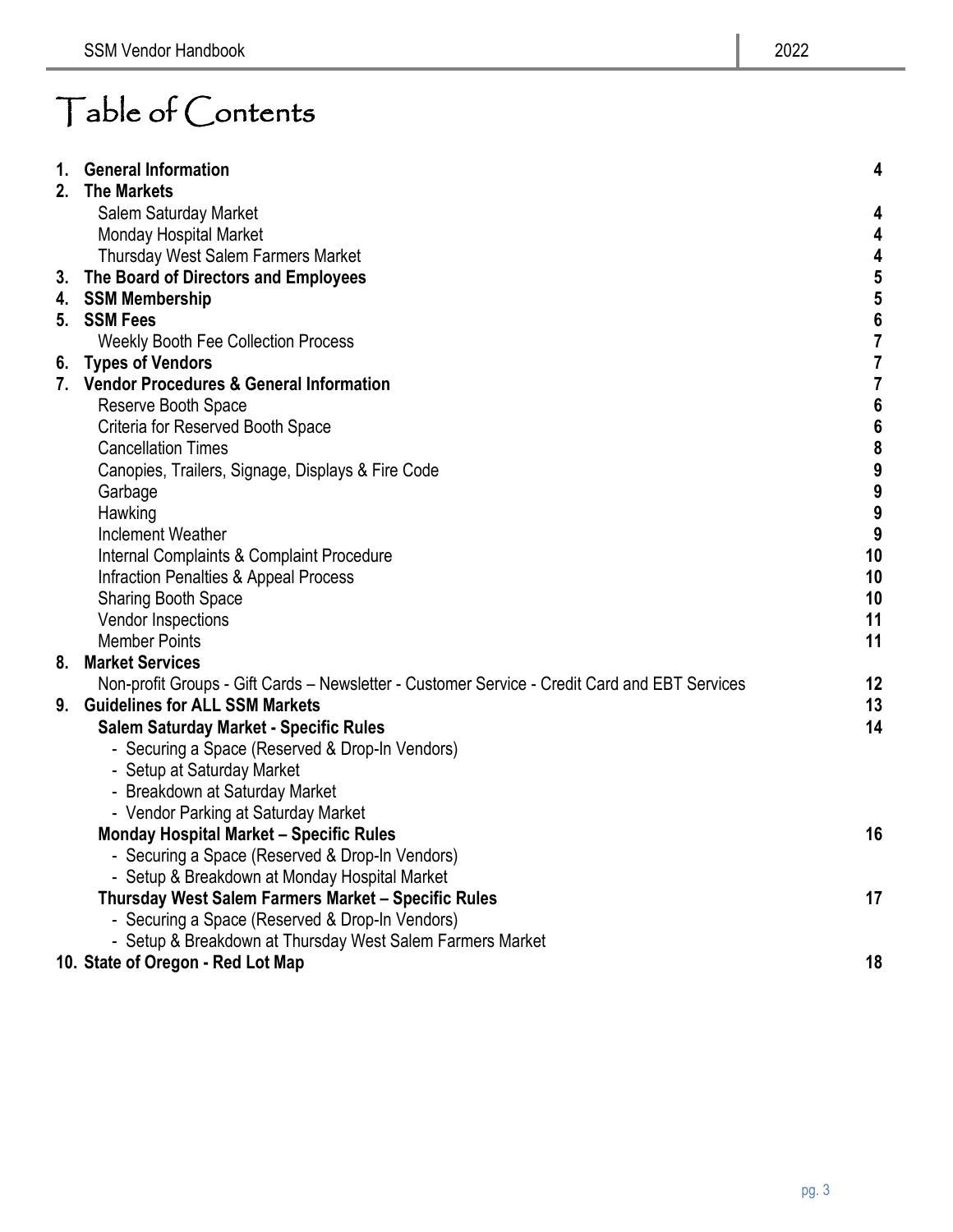# **GENERAL INFORMATION**

This vendor handbook outlines the rules and guidelines that apply to all markets operated by the Salem Saturday Markets, dba Salem Community Markets (SCM). The term "SCM" is used interchangeable to refer to all markets managed by the Salem Community Markets. The terms "vendor" and "member" are used interchangeably throughout and should be determined to mean one and the same.

The Market may allow all quality products that are legal at the local, state and federal level. The Market has the right to refuse any product that does not align with SCM values, which are local agriculture and business, excellence, innovation and community that promote a wholesome family friendly environment. The Market reserves the right to refuse membership to any applicant.

The Market also reserves the right to modify this vendor handbook to clarify issues or circumstances that may not be addressed directly. The Market does not discriminate on the basis of race, color, religion, gender, sexual orientation, national origin, age or disability.

# **THE MARKETS**

The purpose of all the SCM managed markets is to provide a venue for vendors to share farm fresh produce, meats and cheeses, baked goods, nursery plants, flowers, local food and wines, and artisan crafts. Some market locations limit vendor product participation. All market vendors are juried to assure that only top quality handmade or homegrown products are sold at the market. All markets operate rain or shine, except under extreme circumstances. Please refer to the website for market cancellation procedure. See individual market dates, times and locations below:

# Salem Saturday Market

- Season: March 5 through October 29
- Hours: 9:00 am to 2:00 pm (open to the public)
- Location: Downtown Salem State of Oregon's "Green Lot" at Marion and Summer Streets NE

# Monday Hospital Market

- Season: May 2 through September 26 \*\* CLOSED Memorial Day (May 31), Independence Day (July 4) & Labor Day (Sept 6) \*\*
- Hours: 9:30 am to 1:30 pm (open to the public)
- Location: Salem Hospital Oak Street

# Thursday West Salem Farmers Market

- Season: May 6 through September 16
- Hours: 3:00 pm to 7:00 pm (open to the public)
- Location: West Salem on Edgewater between Gerth & Kingwood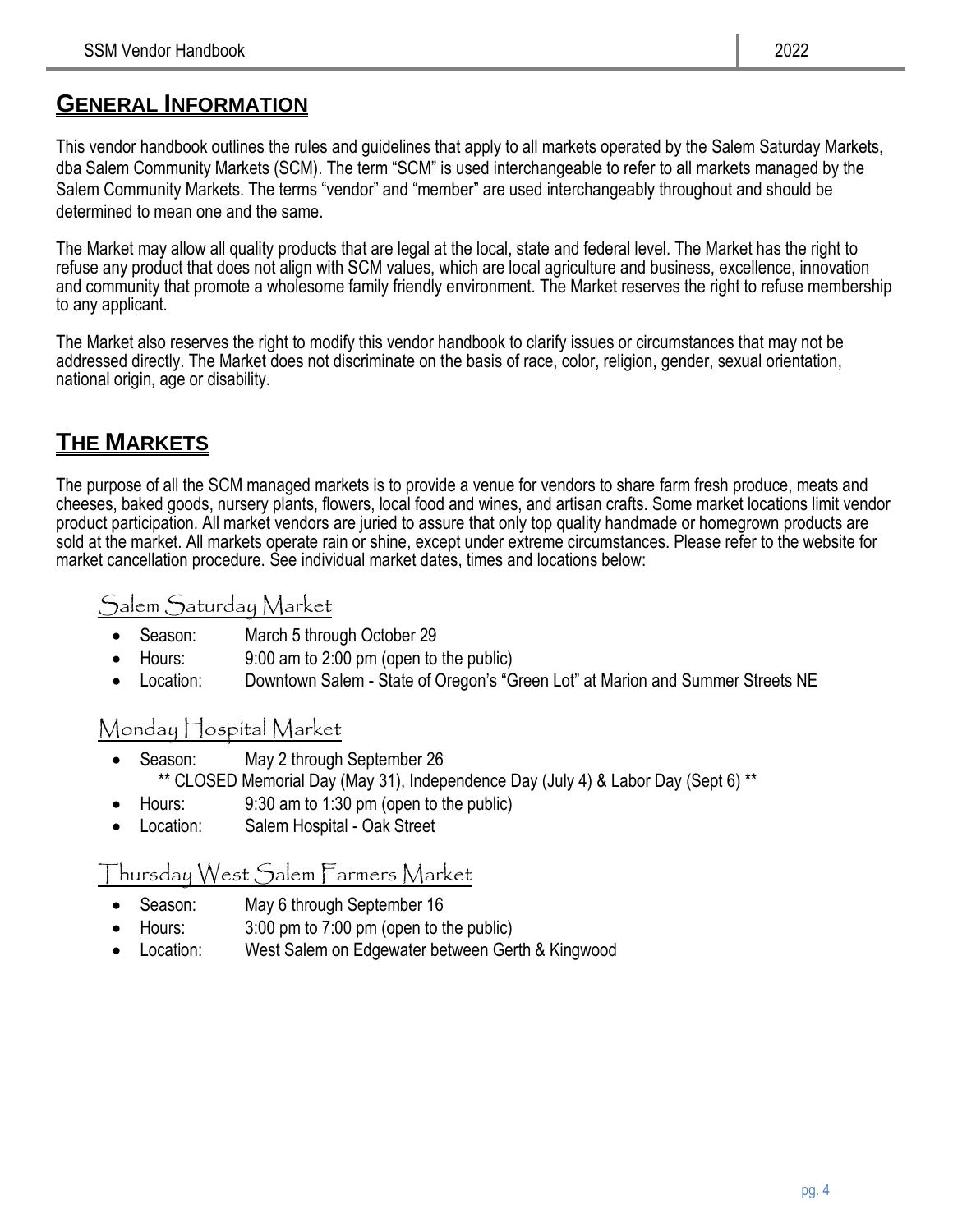# **THE BOARD OF DIRECTORS AND EMPLOYEES**

The Salem Saturday Market (SSM) is a non-profit corporation formed in 1998 for the mutual benefit of its members under (501)(3)(c)(6). Salem Saturday Market is governed by a seven-member Board of Directors elected by members. Salem Saturday Market dba Salem Community Markets operates several markets in the Salem area. Currently, those markets are Salem Saturday Market, Monday Hospital Market, Thursday West Salem Farmers Market and the Holiday Market.

Elections are held in July and members in good standing (no violations on file) are eligible to run for the Board. The Executive Committee of the Board of Directors supervises all Market employees, including the Executive Director, Market Manager and other market employees.

The Board is always accessible to the membership. Please respect their rights as vendors when they are selling at the Market(s), and discuss Board issues at their convenience, or schedule time at a Board meeting.

The Board of Directors consists of member volunteers who meet to determine the policies and procedures governing the market in accordance to the Salem Saturday Market By-Laws and also the Vendor Application Guide and Vendor Handbook. The Board meeting schedule will be available upon request from Market office.

The Executive Director manages the day-to-day operations of the organization. The Market Manager is onsite each market day to supervise activities required for the daily functioning, uphold by-laws, implement and enforce rules & guidelines. The Market Manager acts as a conduit between vendors, customers, the Executive Director and Board of Directors.

The Board of Directors grants Executive Director with complete authority to interpret, implement and enforce policies as outlined in this Vendor Handbook. Members have the right to a hearing before the Board of Directors, as outlined in Appeal Process. The Executive Director has the authority to grant temporary exceptions to policies on an individual basis for cause.

# **SSM MEMBERSHIP**

A member may be a sole proprietor, partnership, LLC or corporation. Membership may include family members within the same household, domestic partners, parent(s) and minor child(ren) and people who share a common business name. Nonprofit organizations are not eligible for membership, except as approved by the board. The board will consider non-profit membership on a case-by-case basis for programs that realize a tangible educational opportunity through market membership not attainable through a standard non-profit booth space.

Each vendor membership receives one vote in elections. One individual shall vote for the business and must be an owner, member or officer of the business. It is the intent that all recognized members of the business entity are considered members of the Market, are able to participate in Market activities and must obey the Market rules and guidelines.

The Board of Directors reserves the right to reject membership to any applicant. Criteria for rejection may be:

- A. If the applicant was a member the previous year and has three or more documented violations of Market policy within the calendar year.
- B. If the applicant has demonstrated actions that could be considered detrimental to the reputation, operation or overall well-being of the Market.
- C. If the applicant misrepresents themselves or their product to the Market's customers, staff or Board of Directors.

The Board may request information from Market staff and/or membership in applying the above criteria. If the Board chooses denial of membership for any of the above criteria, a written explanation shall be provided to the applicant. The decision of the Board shall be final and binding.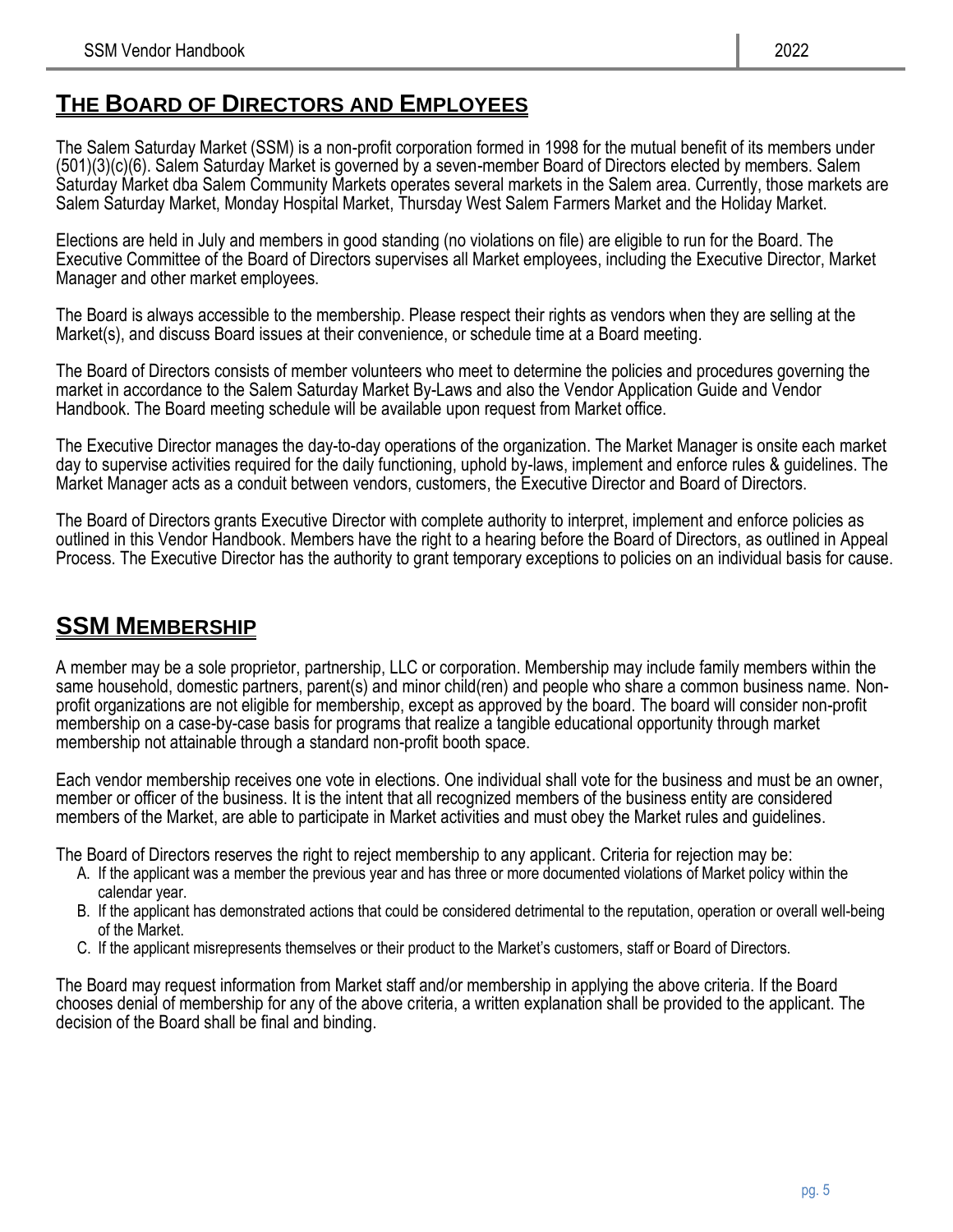# **TYPES OF VENDORS**

*Reserve Vendor -* Vendors who are interested in attending on a regular basis and want to "reserve" a space, can pay an additional reserve fee and lock into a booth space for the dates they want to attend. The vendor will be guaranteed a booth space, but may not be the same each week, as it is based on availability at the time the vendor completes the process.

*Drop In Vendor -* Vendors who are unsure of their plans, unable to commit to regular attendance, and willing to be flexible in a booth location, then participation as a drop-in vendor is perfect! Drop-in vendors call the office the working day before the market to see what spaces are available and are assigned one at that time.

# **SCM FEES**

| <b>Application Fees</b>                                                                                                                   |                                                                                      |
|-------------------------------------------------------------------------------------------------------------------------------------------|--------------------------------------------------------------------------------------|
| Non-refundable Application Fee                                                                                                            | 15.00 - covers ALL seasonal markets<br>\$                                            |
| <b>Membership Fees</b>                                                                                                                    |                                                                                      |
| Membership Fee – Annual (not applicable to HM)                                                                                            | 40.00                                                                                |
| <b>Reserved Vendor Fee</b> – (Annually per market)<br>Monday (optional) $-1$ <sup>st</sup> booth<br>Monday (required) - each addt'l booth | 50.00<br>25.00 - reserve required if double                                          |
| Thursday (optional) – 1 <sup>st</sup> booth<br>Thursday (optional) - each addt'l booth                                                    | 20.00<br>10.00                                                                       |
| Saturday (optional) - 1 <sup>st</sup> booth<br>Saturday (optional) - each addt'l booth                                                    | 60.00 – food court reserve required<br>45.00 – food court reserve required if double |

*Note:* Saturday Market vendors selling produce can reserve up to six spaces and any other vendor can reserve up to 2, if available. Monday and Thursday vendors selling only produce can reserve up to 2 spaces.

#### *Market Weekly Booth Fees*

| Monday Market (10' x 10' booth)                                                                                                 | 25.00<br>S. |  |
|---------------------------------------------------------------------------------------------------------------------------------|-------------|--|
| Thursday Market (10' x 10' booth)<br>**Discounted booth fees extended to 2022 thanks to the generosity of sponsorship donations | $$20.00**$  |  |
|                                                                                                                                 |             |  |

Saturday Market (10' x 14' booth) \$ 40.00

#### *Discount Option for Reserved Vendors*

Vendors can receive discount by paying booth fee in advance for ALL market dates scheduled to attend. A minimum of 6 market dates must be reserved. No refund will be given for unused prepaid booth fees with exceptions considered on a case by case basis. Discount is NOT available for Monday Hospital OR Thursday West Salem Farmers Market due to lower weekly booth fees.

| PREPAY DISCOUNT            | 10% OFF when reserving 6-10 market dates<br>15% OFF when reserving 11-20 market dates<br>20% OFF when reserving 20+ market dates |
|----------------------------|----------------------------------------------------------------------------------------------------------------------------------|
| PREPAY allowed in 2 blocks | Early season (March – June)<br>Late season (July - October)                                                                      |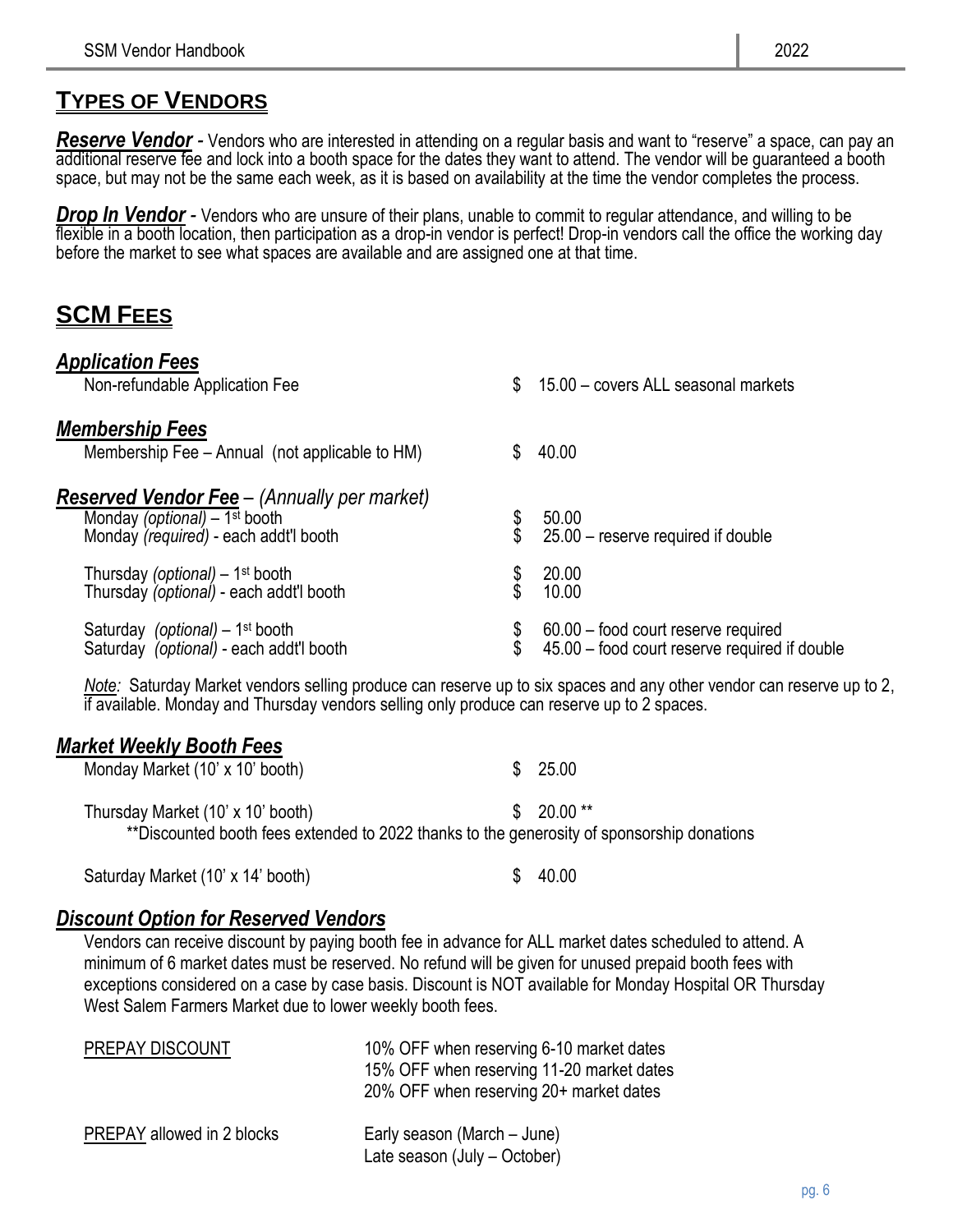# **OTHER FEES**

A \$25.00 returned check charge, in addition to the amount of the check, is levied on all checks returned unpaid. If more than two returned checks have been received from any member/vendor, only cash will be accepted from that party for the remainder of the year. Vendor's selling rights will be suspended until the NSF check and the returned check fee charges are paid.

#### *Weekly Booth Fee Collection & Check Distribution Process*

The Market Manger will distribute and collect envelopes for payment collection for the "day of" market booth fee. Please have your weekly booth fee ready **no later than noon**, as they will be collected after the lunch hour.

If there is an EBT/CC, Gift Card, Market Match or POP reimbursement check for the vendor, it will be stuffed in your envelope and distributed every other week. A check reimbursement schedule will be available at the Information Booth.

# **VENDOR PROCEDURES & GENERAL INFORMATION**

## *Reserved Booth Space*

Ensured commitment of reserved dates must be 80%. When applying to a market, you are committing to specific dates. Of those dates, you are ensuring that you will attend 80% of total dates reserved. You may attend on a date you didn't originally reserve and it will count toward your 80%. However, your reserved spot will not be guaranteed for added dates you did not reserve when applying.

- If you fail to meet your 80% commitment, the privilege of reserving a spot will be suspended the following season.
- You may change the dates you are able to attend throughout the season. This must be done by email or written notice to the Executive Director at least 14 days in advance to guarantee market placement. However, your reserved spot will not be guaranteed, as another vendor may have already reserved.
- **1 st NO-Call and/or NO-Show, vendor may forfeit reserved space for remainder of the season.** You may still vend at the market, but your space is no longer a reserved location for you and you must call in weekly to obtain a booth space for the remainder of the season.
- Executive Director has discretion in booth placement in case of inclement weather or low attendance markets (less than 50%) to consolidate market footprint.

#### *Criteria for Reserved Booth Space*

- Preference will be given to assigned booth space based on (1) the number of weeks requested for the year, and (2) accumulated points.
- A member must reserve a minimum of 6 days to secure a reserved booth space. The member must also attend a minimum of 6 days to retain the ability to reserve the following season.
- Booth assignments for returning vendors will be based on (1) space request, (2) points and (3) date of payment. When submitting application, returning vendors request and have priority (based on points) for reserved spaces up until February 15. Thereafter, spaces will be assigned on a first come/first serve basis.
- For new vendors who are requesting reserved booth space, they will receive an assigned space based on (1) date of payment, (2) product and (3) space availability.
- Certain seasonal products, such as berries, and longer reserved times may be given preference of assigned space.
- Berry product vendors are expected to provide estimated start and finish dates, however, the Market is aware weather and growing periods may alter actual start and finish dates. Reserved dates for berry vendors will be adjusted accordingly and 80% commitment days will not be required for the start and finish of estimated dates, but will be enforced during the berry season.
- If a vendor wishes to change reserved spaces, they must make a written request to the Executive Director stating the reason(s) for the change. As of the date written request is received, options are limited to unreserved spaces.
- Onsite prepared food vendors will be limited to reserving space as designated by the Market at the beginning of each season and as it pertains to Salem Fire Department fire codes.
- The Executive Director reserves the right to assign vendors to spaces based on federal, state and county codes, safety requirements or precautions regardless of points acquired.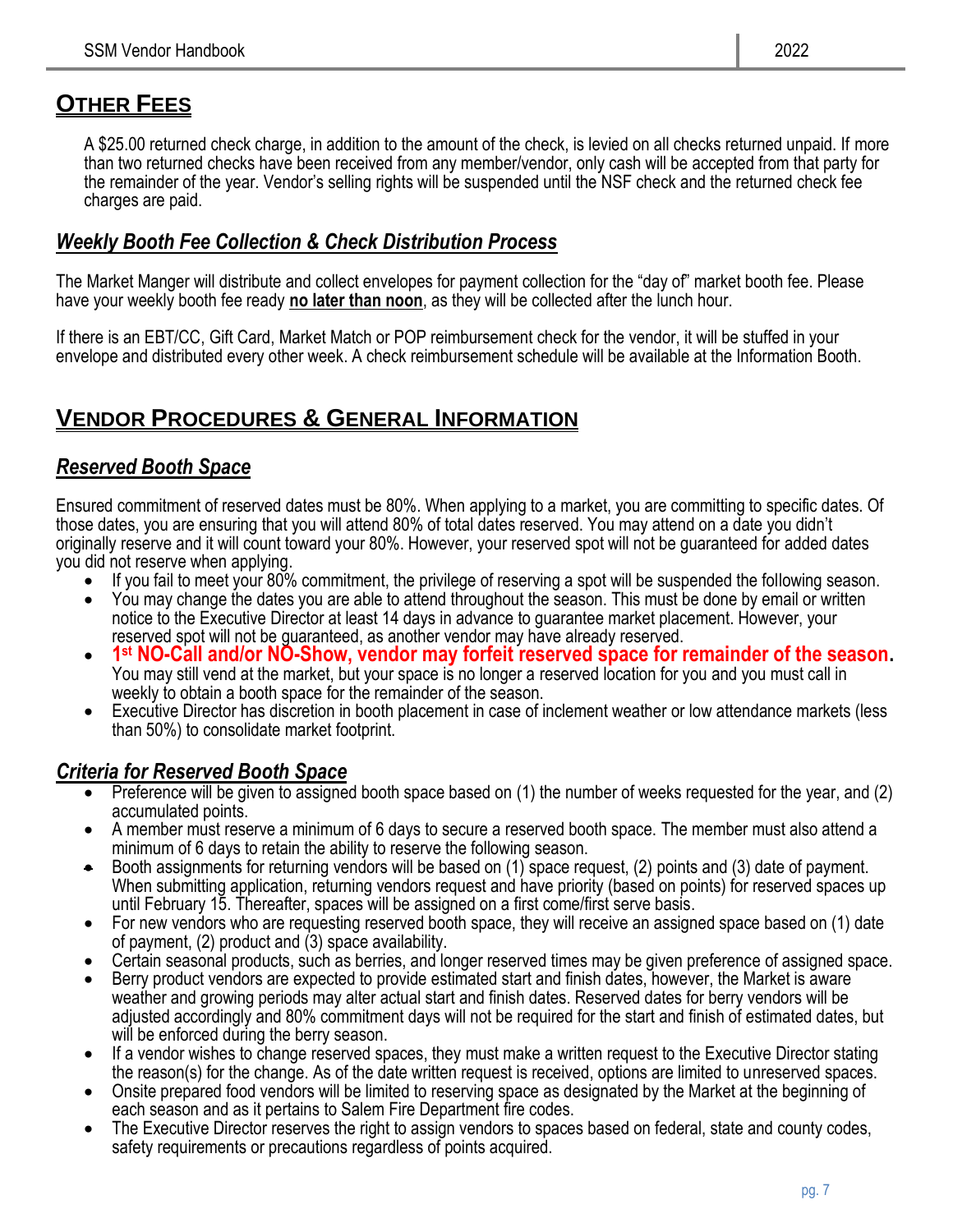# *Cancellation Times*

Non-reserved space vendors may call in starting at 10:00 am on the day before the market to choose a spaces that has become available due to cancellation. Spaces will be given for the next day's market ONLY on a first come first serve basis.



# *Canopies, Trailers, Signage, Displays & Fire Code*

Each vendor must provide an attractive tent or canopy which must fit within the assigned 10' x 10' booth space, **except as noted in this section.** A vendor may sell only within their assigned spaces. Roving peddlers are not permitted. Vendors needing more space must rent an additional booth space. Canopy, trailers, display and signage requirements include:

#### *Canopy Requirements*

- Canopies or tents are required covering each space with the exception of produce and plant vendors using a double space in which case only a  $10' \times 10'$  canopy is required.
- All canopies/tents must have four grounded and weighted corners. A **minimum of 20 pounds of weight is required** to hold down and to secure each canopy leg. Weights will be inspected periodically to ensure proper weights are attached to your canopies.
- Each vendor is responsible for damages incurred due to fly-aways of their display, canopy or inventory.
- Market Manager/Director may waive canopy requirement on high wind market days (over 25 mph).

#### *Trailer Option*

• Saturday Market vendors, with approval by the Board of Directors, may market their products out of a trailer instead of a tent so long as the items outlined in the Trailer Policy are adhered to. Booth placement of trailers/vehicles will only be allowed on the perimeter of the market. Contact the market office for a copy of the complete trailer policy.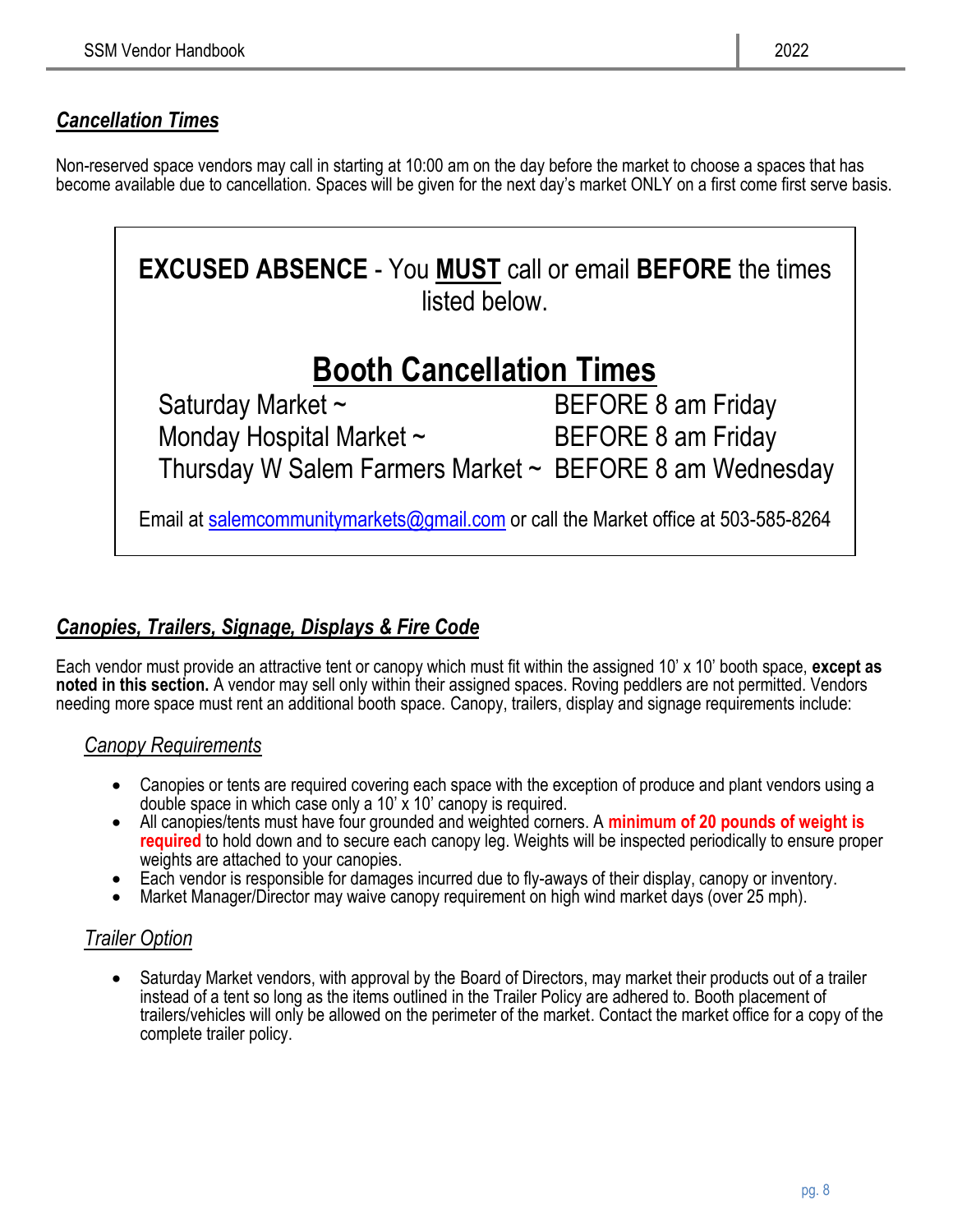#### *Signage and Display Requirements*

- All vendors must display signage with their business name. Signage must be a minimum of 12 x 18 inches or 1.5 square feet. Vendors must present signage that is clean, clear and accurate.
- Each vendor must have available a sign or card stating their name or business name and contact information.
- All prices posted or advertised must be honored.
- Decorative or antique display tables may be left undraped. However, all other tables should be covered, and all tables must be draped on at least three sides if the area under the table is used for storage.
- Vendor must keep booth spaces clean and uncluttered.

#### *Fire Code Requirements*

- Covered spaces of 200 square feet or larger are required to provide a fire extinguisher rated 2-A:10-B:C or otherwise required by the Fire Code
- All vendors using any fire/propane operated equipment including stoves, etc., are required to use fire retardant canopies and the above required fire extinguishers. Proof in the form of a receipt from Instant Fire Protection, 3385 Portland Road NE, Salem, OR 97301, (503) 362-4511, which sells the fire retardant or other proof of the fire retardant will be required to be available upon request from the Market Manager.

Be prepared for all types of weather. Once setup, displays may not be dismantled until closing time, even though that vendor may sell out. Early breakdown is only allowed at the discretion of the Market Manager. In such case during breakdown, the utmost care must be taken to ensure the safety of our customers and fellow vendors.

## *Garbage*

Each vendor is responsible for the following in regards to Market garbage:

- Each vendor shall provide their own waste receptacle; at least a small waste container.
- Vendors must pack out their own garbage.
- Keep their area free from refuse during Market hours and clean up their area at the end of each Market day.
- Any vendor placing their garbage in another vendor's or the Market's garbage will be subject to written warning.

#### *Hawking*

The intent is for the Market to have a low key environment. Rules about hawking were created to avoid conveying a carnival atmosphere and disturbing customers and vendors. The Market's definition of hawking is as follows:

*Calling aloud to passersby who have not yet expressed interest in a vendor's goods or services; advertising, demonstrating, selling, sampling or attempting to sell goods and services outside assigned booth space is not allowed.*

#### *Inclement Weather*

The Board of Directors adopted an inclement weather policy in September 2015 (published on website). In the case of inclement weather conditions (extreme heat, severe wind, etc), the Executive Director has discretion to make changes to market hours for the safety of market vendors, guests and products. If possible, vendors will be notified in advance of any changes by the Executive Director, or onsite at the market.

#### *Insurance & Licensing*

All vendor products must comply with state and federal regulations. All vendors must carry General Liability insurance. Please refer to Application Guide for specific details.

#### *Internal Complaints*

This is the formal procedure for vendors and others to make complaints alleging that another vendor is not complying with SCM Guidelines. SCM charges an investigative deposit for filing a complaint. There is a \$25.00 filing fee (which can be shared by a group of vendors). The fee is returned if the claim is substantiated.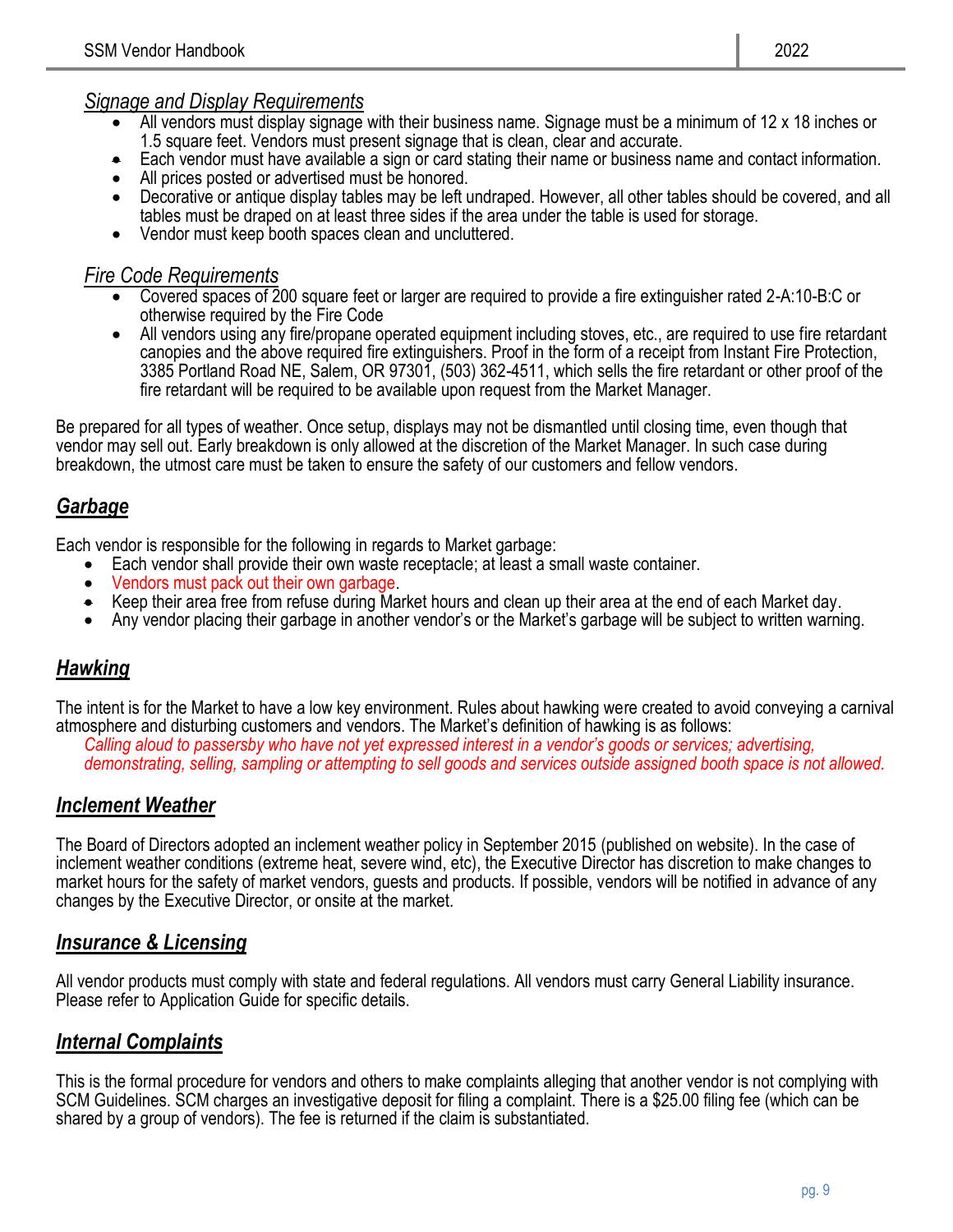#### *Complaint Procedure*

Written complaints must be submitted to the Market Manager before the end of the market day the alleged violation is observed. The complaint will then be given to the Executive Director. The complaint must clearly identify the alleged violator, either through vendor name, business name or booth number on the day of the violation, plus provide the Market with written evidence as to the nature of the alleged violation.

The Executive Director will convey the nature of the complaint to the alleged violator within 7 days in person, by phone or by mail. The alleged violator must respond in writing within three days of receiving the complaint to admit or deny the alleged violation with appropriate evidence. Failure to respond to a complaint may result in the determination that the complaint is valid.

The Executive Director and/or Board Member(s), along with others with appropriate expertise will conduct an investigation as conditions permit. Investigations may include business visits as authorized on the vendor application. Market management will attempt to resolve most complaints without a formal Board hearing but will notify the Board of all unresolved complaints.

For situations that cannot be resolved by Market management, an appropriate hearing may be held. If a hearing is held the accused vendor shall have the right to the following:

- 1. The right to a closed hearing, if requested
- 2. The right to present witnesses and evidence on their behalf
- 3. The right to refute testimony or evidence presented against them with testimony or other evidence.

#### *Infraction Penalties*

Neither those making the rules nor those enforcing them have any desire to be punitive; the goal of all Market practices is to create the best Marketplace possible. Failure to follow the guidelines set forth by the Market will result in the following fines being imposed:

# **Fines for Infraction of Rules**

**1st Violation** 2<sup>nd</sup> Violation 3<sup>rd</sup> Violation 4<sup>th</sup> Violation

**Written Warning nd Violation** \$10.00 to \$100.00 **rd Violation** Up to \$100.00 **Suspension at all SSM managed markets** 

- Fines must be paid before you vend at any of the SSM managed markets
- Violations may be cumulative regardless of market location
- Multiple violations in one day may be cumulative
- Market Director has discretion in applying fines up to and including suspension
- SSM reserves right to enforce higher level of discipline

Should any infraction be deemed a health or safety risk to the public in general or to any other vendor or Market employee(s), any or all of the steps listed above may accelerate the process.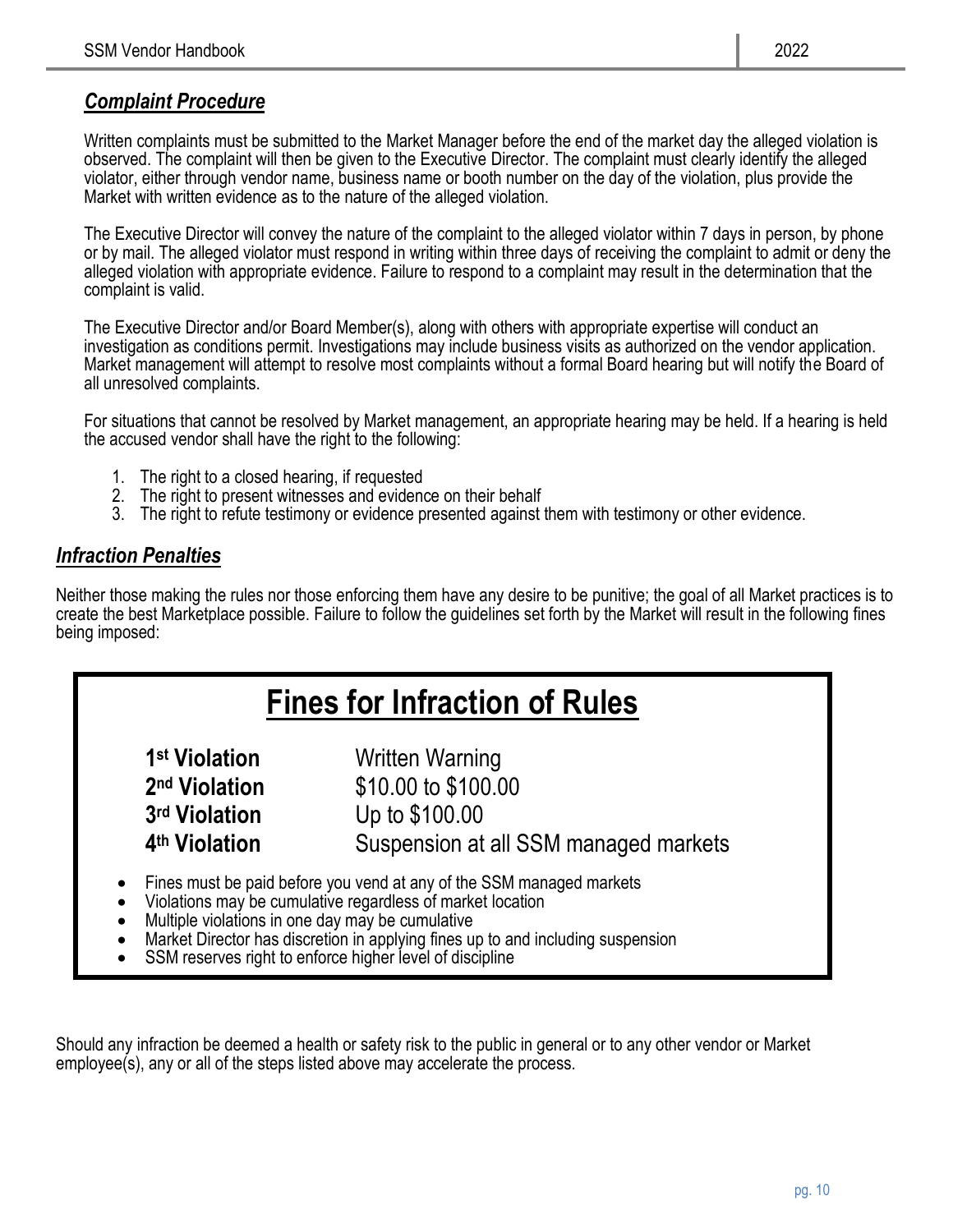# *Infraction Appeal Process*

Any infraction may be appealed to the Board of Directors, to be handled at the next regularly scheduled Board Meeting. Should no meeting be scheduled within a two week period directly following the written receipt of such an appeal, a special Board Meeting will be called to order.

The vendor who is the subject of the disciplinary action shall have the opportunity to request that the Board reconsider the decision and sanctions. The Board will only review a written appeal. The request must be in writing, stating the reasons for which the Board should reconsider and what proposed sanctions should be invoked.

The Board shall review the appeal for consideration and respond to the vendor within two weeks of receiving the written request. During the appeal period the sanctions shall be fully implemented until written appeal for reconsideration is acted upon and the sanctions revised by the Board of Directors. The written request for a decision must be received by the Executive Director within 5 days of vendor notification of the decision. The decision of the Board of Directors on any appeal shall be final and binding.

#### *Sharing Booth Space*

Vendors may share a space with another member. However, each must obtain a separate membership for the market and products be accepted by the Jury Committee. If two members sharing space, there must be a representative that is knowledgeable about all products. There can be a maximum of two (2) vendors/members per booth. Each vendor who participates in a shared booth will receive a point for each Market Day they attended.

*Exception:* Hot or processed food vendor providing single product (i.e. brewed coffee) that accompanies their main product sales (i.e. pastries). Products will ONLY be allowed as a complimentary item and must be made/prepared in a certified kitchen. Product sales of complimentary products (i.e. coffee beans) will not be allowed unless both companies complete the process and become market members sharing a booth space.

#### *Vendor Inspections*

To assure that all products sold at the Market are vendor produced as required in the guidelines, an inspection of the vendor's booth and/or facilities may occur at any given time.

For onsite facility inspection, the Inspector(s) will note production capabilities of the facilities visited and if a discrepancy is apparent, the Executive Director may recommend to the Board of Directors that the vendor be denied access to the Market. The Executive Director's decision may be appealed to the Board for final resolution. The Board must respond to written appeals within 30 days of their receipt. The Board has final authority to resolve all discrepancies referred by the Executive Director or appealed by the vendor.

Vendors will be contacted 24 hours in advance of the on-site inspection. Vendors agree to allow photographs of their operation to be taken by the Inspectors. The inspector is also authorized to request receipts and/or invoices to support vendor's production claims. If the Inspector cannot verify that a vendor produces his or her own product, membership may be suspended and/or denied. All inspection results will be kept confidential.

#### *Member Points*

Point totals are used to determine standing with regard to obtaining a reserved space. Vendor points will be a factor used to determine priority, breaking a tie regarding other vendor requests.

*Exception:* Thursday West Salem Farmers Market participation will not accumulate points.

- One point is awarded for each market day a member vends.
- One point will be awarded for each general and annual meeting attended.
- One point will be awarded for work group or GAT and PFAT committee member per meeting attendance.
- One point will be awarded for Arts & Crafts committee member per every 5 online jury evaluations.
- Points accumulated from meetings, committees, etc. will be applied to each of the Markets the vendor attends.
- Attendance of less than six weeks will result in forfeiture of any accumulated points, regardless of payment of membership fees, for the following year.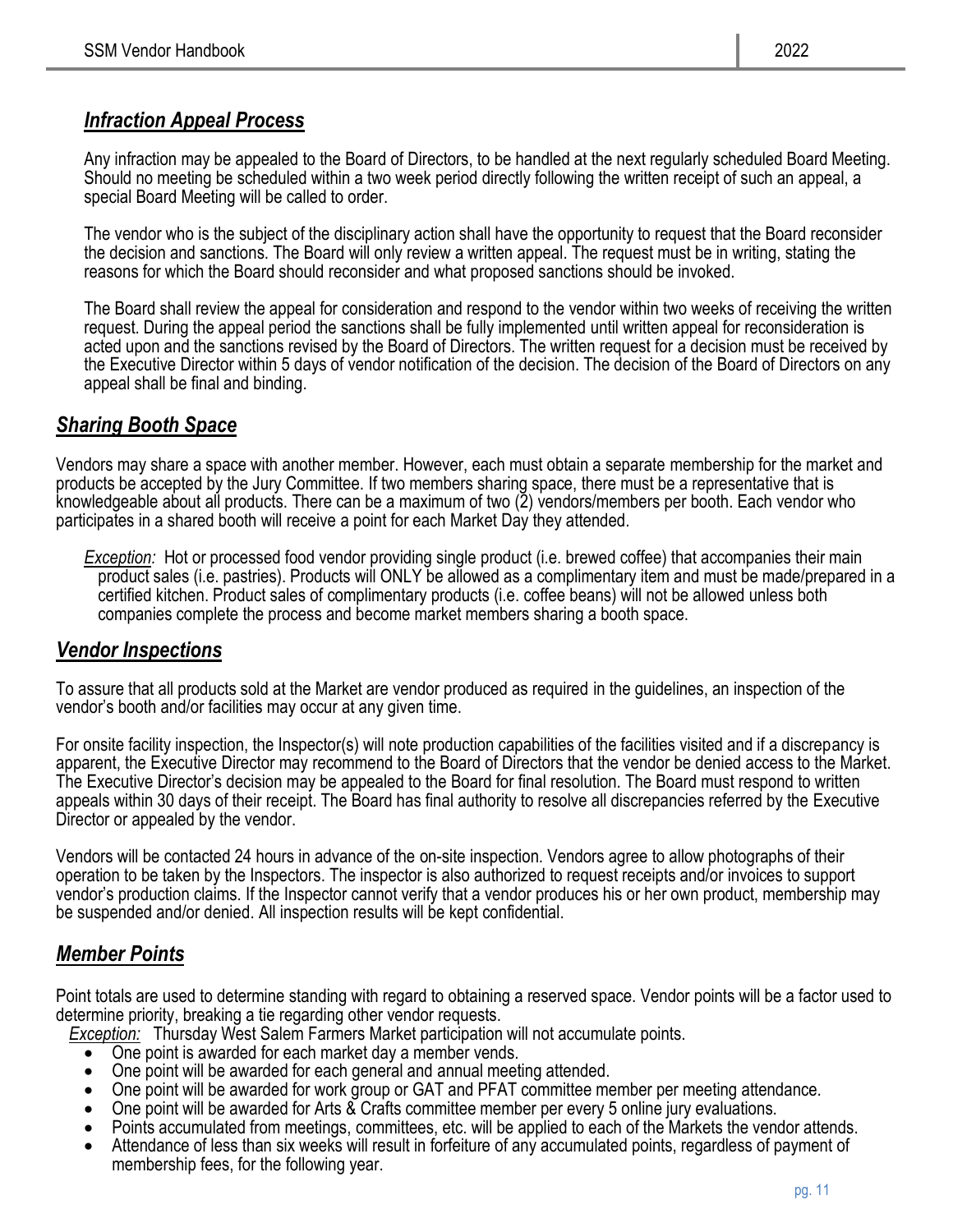# **MARKET SERVICES**

#### *Non-Profit Groups*

The Market recognizes the value of and the need for public outreach by tax exempt, non-profit organizations. Therefore, the Market designates space within its area of control for use by these organizations free of charge. Non-profit organizations eligible for participation are those whose purpose and mission align with those of the Salem Community Market. Non-profit organizations with political or religious affiliation will not be allowed. These non-profit booth spaces are for dispensing information only. Merchandise cannot be sold from these areas.

- Non-profit groups are not eligible for membership, except as approved by the board. The board will consider non-profit membership on a case-by-case basis for programs that realize a tangible educational opportunity through market membership not attainable through a standard non-profit booth space.
- No items which the Market Director/Board Directors considers discriminatory or inflammatory may be displayed.
- Non-profit spaces are not available at the Monday Hospital Market.
- Non-profit spaces are available at the Thursday and Saturday Markets on availability and approval by the Executive Director. Market members have priority.

## *Gift Cards*

Customers may purchase gift cards through the information booth for any amount they choose. Gift cards may be redeemed at the Market Information Booth. Vendors are required to honor the Market gift cards by completing duplicate credit receipt for the amount customer is purchasing. Vendors will be reimbursed for these purchases at 100%.

#### *Customer Service*

The Information Booth will direct customers to your space on any Market day that you participate. If a customer is looking for a member who has not attended the Market on that day, the Market staff will help them contact the vendor by providing the vendor's phone number and/or email if permission had been given. Please note this permission is given by checking the appropriate boxes on the Market Application in Manage My Market.

#### *Credit Card and EBT Sales*

The Market will process EBT (Oregon Trail/Food Stamp Benefit) Cards through the Market's electronic terminal for vendors selling eligible food products. A list of products qualifying under the USDA Food Stamp Program will be available at the Information Booth. The Market requires all vendors who sell eligible food products to participate in the EBT program.

The Market also offers its vendors the opportunity to do credit/debit card transactions through the Market's merchant services at a rate of 7% to cover the Merchant Service Fees and market processing expenses.

Although no sales should take place after the close of market to keep guests safe, Credit Card/EBT transactions that are not submitted to the information booth within 5 minutes after the close of the market will not be processed.

Reimbursement checks will be issued every other week for all SCM Markets. If checks need to be replaced (i.e. lost, expired, etc), there will be a fee of \$5.00 per check imposed when reissued, unless the need for a replacement check is due to Market error.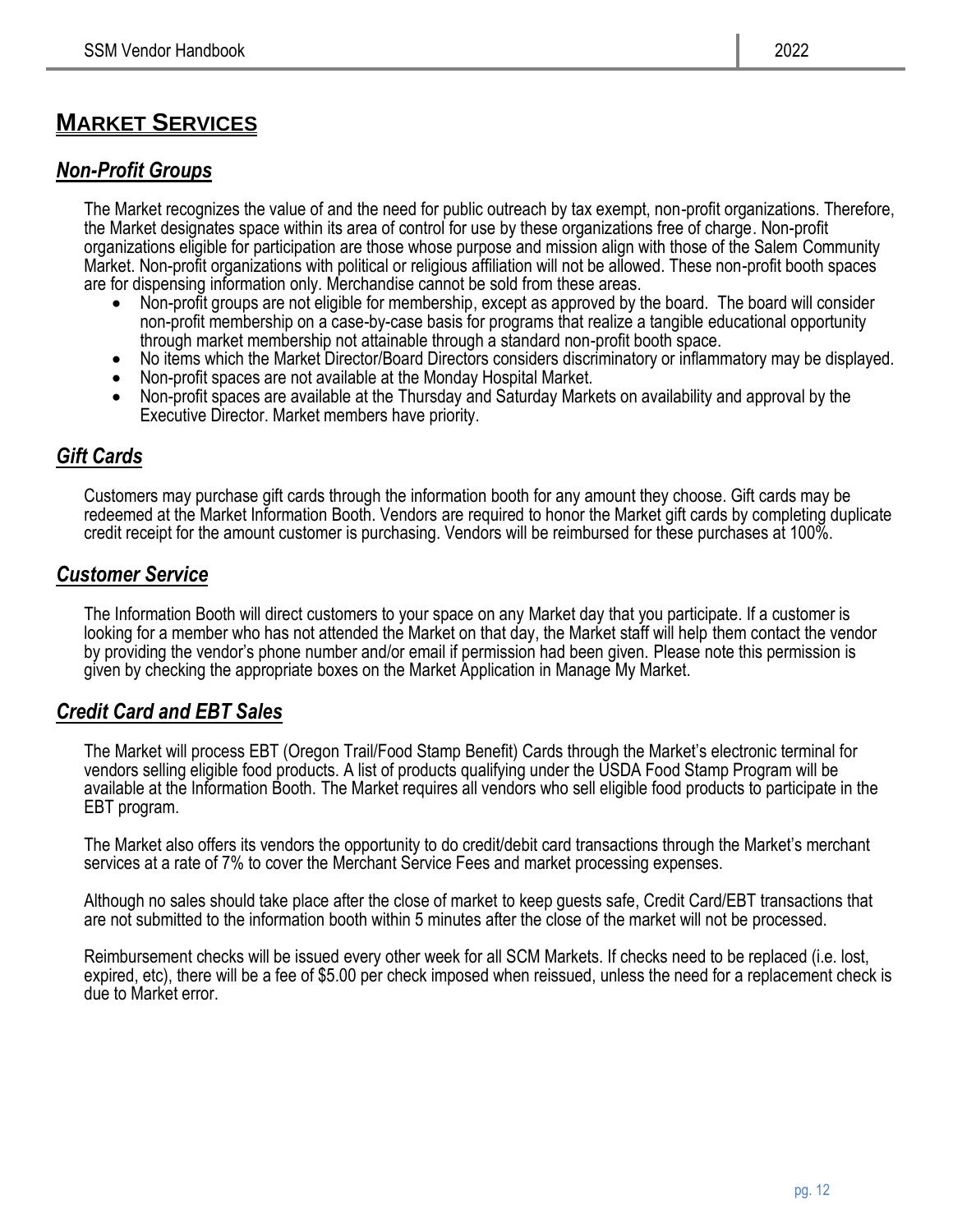# **GUIDELINES FOR ALL SCMARKETS**

Please be aware the activities within your booth may have an impact on other Market members. The following do's and don'ts apply to **ALL** SCMarkets.

- **Market employees, fellow vendors and the public are to be treated with courtesy and respect at all times. Behavior that is verbally or physically abusive, dangerous or disruptive to Market activities will also not be tolerated, and may result in immediate termination of the member's selling rights.**
- Members must comply with all federal, state and local regulations, guidance, laws and licensing requirements.
- Vendors selling food products, including raw produce, are responsible for the enforcement of Department of Agriculture/Marion & Polk County Environmental Health Department requirements which prohibits any animal under your canopy space. A sign outlining this requirement is available at the Information Booth.
- No materials which are blatantly offensive, either racially, ethically, or sexual can be sold or displayed at the Market. The Market will not allow sales of any drug or drug paraphernalia, items promoting the illegal use of drugs or alcohol, or items promoting violence. Vendors may not sell or offer any products or literature deemed offensive, or which may incite violence, crime, disorderly conduct, or promote political viewpoints.
- Foul or offensive language will not be tolerated at the Market.
- No alcoholic beverages (with the exception of previously authorized wine & spirit vendors), may be brought into the Market. Members and members' associates (i.e. family members, employees and friends) are not permitted to be intoxicated on site.
- Vendors must not use any open flame devices, except as permitted for commercial food vendors.
- Smoking is not permitted, by vendors or customers, at any time at all SCMarket. Tobacco products including but not limited to cigarettes, e-cigarettes, vape pens and smokeless tobacco are not allowed on all State of Oregon Property by any person or persons as required by the Governors Executive Order 12-13, Ban on Tobacco Products. Vendors may not smoke within the entire Market area, either before, during or after Market hours.
- No petitions or any other printed material, political or otherwise, may be displayed or distributed at the market without the prior approval of the Market Director.
- Vendors are responsible for their children and guest(s) at all times. Do not allow your children to run freely through the Market, to disrupt other vendors or Market customers, or to be outside of your supervision at any time.
- Sound producing activities (musical instruments, toys, sewing machines, etc.) and odors such as incense and perfumes may impact others, and should be kept to a level that does not bother other Market members.
- While imitation is the sincerest form of flattery, please respect your fellow vendors' ideas and concepts and refrain from copying them.
- **A vendor with any SCMarket may be subjected to the disciplinary sanctions or actions outlined in "Infraction Penalties" for any actions or behavior that misrepresents other vendors or staff, is demeaning to other vendors, staff and/or the public, or engages in activities or communications that have the potential to harm or tarnish the image/reputation of other SCM vendors, the Board of Directors, or staff may result in immediate termination of the member's selling rights.**

#### *Emergency Notification for Market Evacuation*

The Market Manager will SIGNAL an emergency evacuation with three [3] horn blasts, then BROADCAST evacuation of the Market as loudly as possible, and then ask vendors to help spread the evacuation announcement.

Copies of the Emergency Evacuation policy are available at the SCM Office or upon request via email.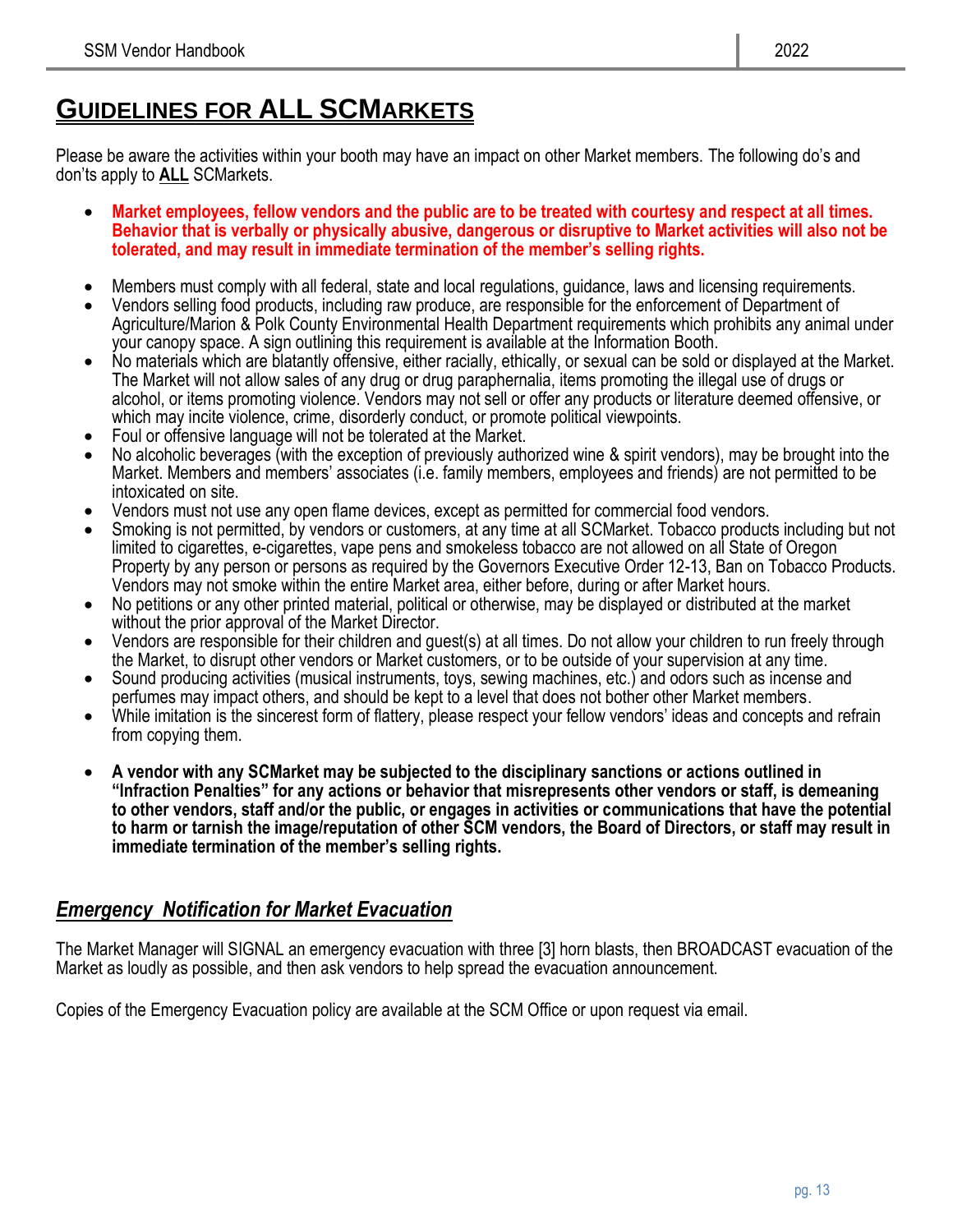# **SALEM SATURDAY MARKET -- SPECIFIC RULES**

The following do's and don'ts are specific to Salem Saturday Market on the State of Oregon Property.

- Vendors must not block any sidewalks or driving lanes.
- No overnight parking or camping is allowed in the Capitol Mall area.
- Venders must not attach stakes or anything to the parking lots, shrubs, trees or place any marks on the parking lots.
- Vendors must park in designated parking areas. **See Appendix "Red Lot Parking Map**"
- On street parking is reserved for customer parking with handicapped placards.
- Vendors using a wheelchair and/or are unable to negotiate access to this area for any other reason will be allowed to use handicapped street parking.
- The Yellow, Green and Red lots must be left clean upon exit.
- No garbage is to be left behind. Vendors must pack out their own garbage and recycling. Dumping of garbage is not allowed.
- No water is provided at the Market other than the hand washing station at the restrooms.
- Electrical service is not available.
- All market staff vacates the premises at approximately 3:30 pm.
- NOTHING, including clean water, beverages and/or ice, is to be dumped down the storm drains, in the port-apotties or in the landscaping or any other area. Violators may be immediately suspended from the Market.

## *Securing A Space at Saturday Market*

The Information Booth opens at 7 am. Be aware that if you select a space that is near the Food Court and Entertainment area, you should be prepared for smoke, steam, cooking odors, higher volume of music than in other parts of the Market. Plan your selection accordingly.

#### *Reserved Booth Space Vendors:*

- Verify approved market dates through managemymarket.com to ensure you have a booth space AND the market calendar matches your personal.
- Check-in at the Information Booth is not required. The Market Manager will verify attendance.
- If you do not arrive prior to 7:45 am, your reserved space may be given to another vendor unless you have made prior arrangements with the Executive Director.

#### *Non-Reserved Booth Space Vendors:*

- May request an open space from the market office after 10 am on Friday.
- Any request after 4 pm Friday must be handled through the Information Booth on Saturday after 7:00 am and no later than 8:15 am.
- At 7:45 am, all remaining spaces are open to all vendors.
- Non-reserved space vendors will be assigned by the Information Booth with the exception of food vendors being specifically assigned to the Food Court until that space is filled.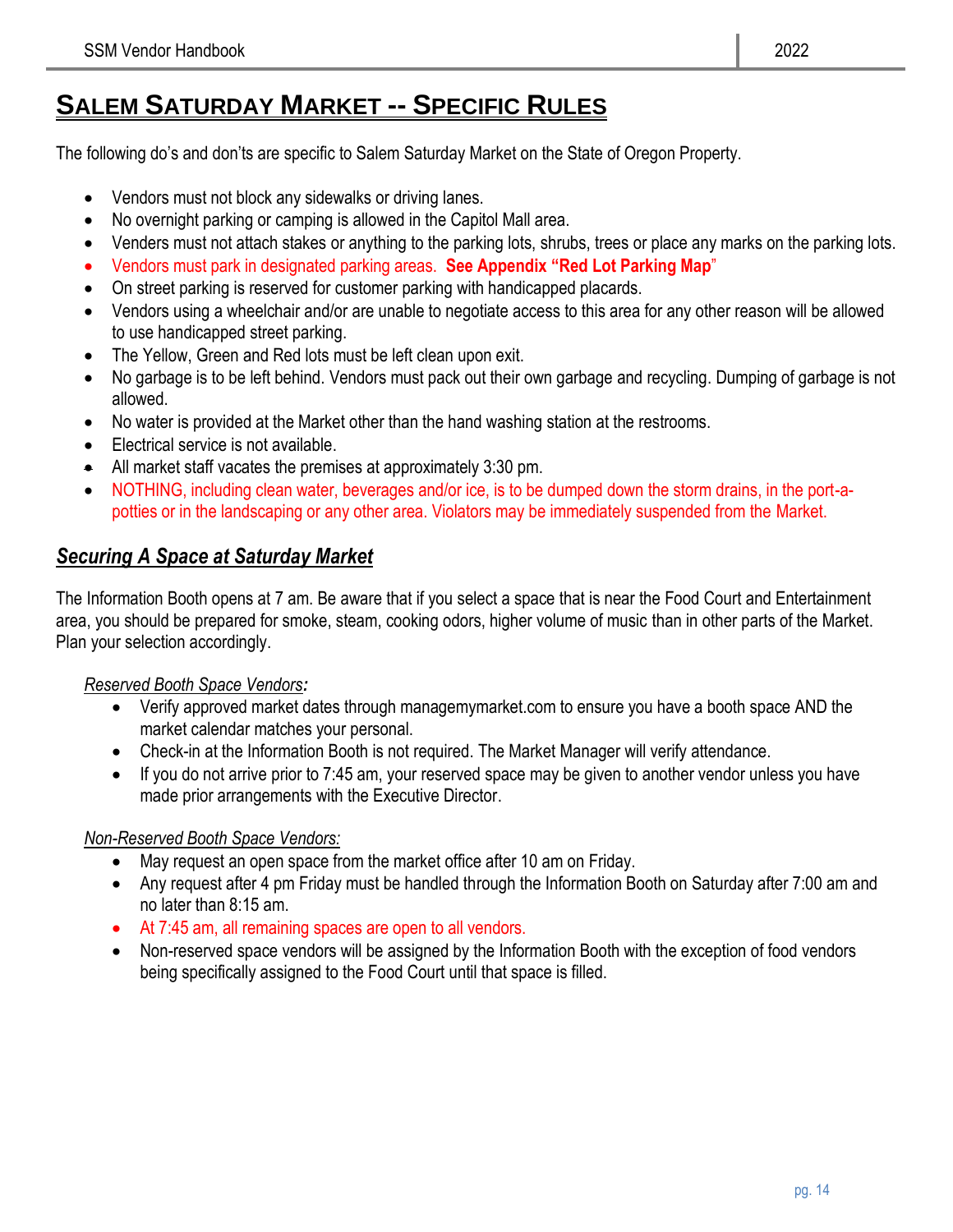## *Setup at Saturday Market*

In order to ensure a professional atmosphere and a dependability that your customers can rely on, Saturday Market vendors must be ready to sell at 8:50 am and **must remain open until 2 pm**.

- Vendors are not allowed to park and/or block the main aisles/lanes from entrance to entrance during setup/breakdown. Exception: Vendors booths located in the main aisles/lanes.
- Pull on the lot next to your assigned booth space so your booth is on the right. Each aisle way has room for 2 cars (one row of cars facing north and one row of cars facing south). If your setup requires an exception, you must make arrangements with the Market Manager.
- **Prior to setting up booth, please unload equipment/product and move vehicle to designated parking areas.**
- Each vendor space is allowed to have only one vehicle on the lot at a time during booth setup and breakdown.
- By 8:30 am, all vendor vehicles **MUST** be removed from the Green Lot and from street parking around the perimeter of the Greet Lot. Designated vendor parking is in the Red Lot.
- If you are pulling a trailer or driving a box truck, **you MUST enter and exit the green lot at the Summer Street entrance**. This is to avoid damaging State property for which you may be liable.
- Please **be aware of low hanging tree branches** throughout the Market lot. **You are liable to the State of Oregon for any damage to trees** resulting from our vehicles. This could result in losing your vendor selling privileges.
- Driving across aisles is prohibited after 7:15 am and before 3 pm, vendors must utilize designated aisles.

## *Breakdown at Saturday Market*

In order to ensure a professional atmosphere and a dependability that your customers can rely on, Saturday Market vendors must remain open until 2 pm. .

- At 2:00 pm, the 1<sup>st</sup> horn will signal the close of the Market, and the beginning of tear down. Once the horn is blown, the market is closed. Vendors may complete transaction in process then begin breakdown of their booth at this time.
- Vendors must not begin breaking down their booth(s) before 2:00 pm which includes business identification banners/signs, side/shade panels or excess product.
- A 2<sup>nd</sup> horn (at approximately 2:20 pm) will signal that a single vehicle associated with a vendor may enter the lot.
- The 2nd horn does not blow until the Market staff deems it safe for vehicles to enter the Market lot to load out.
- Cones will be removed at lot entrances by Market staff or designated members only. **DO NOT** line up at entrances, circle the lot until 2nd horn is blown and staff removes cones for safe access.
- **Prior to moving vehicle, please teardown, pack-up equipment/product then get vehicle.**
- Vendors are not allowed to line up at entrance prior to the 2nd horn. *Exception*: Vendors that utilize street parking for load out. Vendors may not pull into these parking spaces until 2 pm when the 1st horn is blown.
- Each vendor is responsible for cleaning their booth area. If this is not done to the satisfaction of the Market Manager, infraction penalties may be applied.

# *Vendor Parking at Saturday Market*

To make as much parking available for customers as possible, vendors must park in the designated vendor parking areas:

- 1. Vendor parking is designated as the **Red Lot**, located at 400 Capitol St NE (entrance on Center Street across from McDonalds). The **Yellow Lot** is reserved for customers.
- 2. Street parking around the perimeter of the Green lot is reserved for customers until after 2 pm.
- 3. Parking is available in the Dept. of Veterans' Affairs parking lot on the corner of Union and Summer Streets for single vehicles ONLY. No box trucks or vehicles towing a trailer allowed.
- 4. Vehicles with trailers must park in the designated area of the Red lot.
- 5. Vendors violating any parking regulations will be subject to infraction penalties.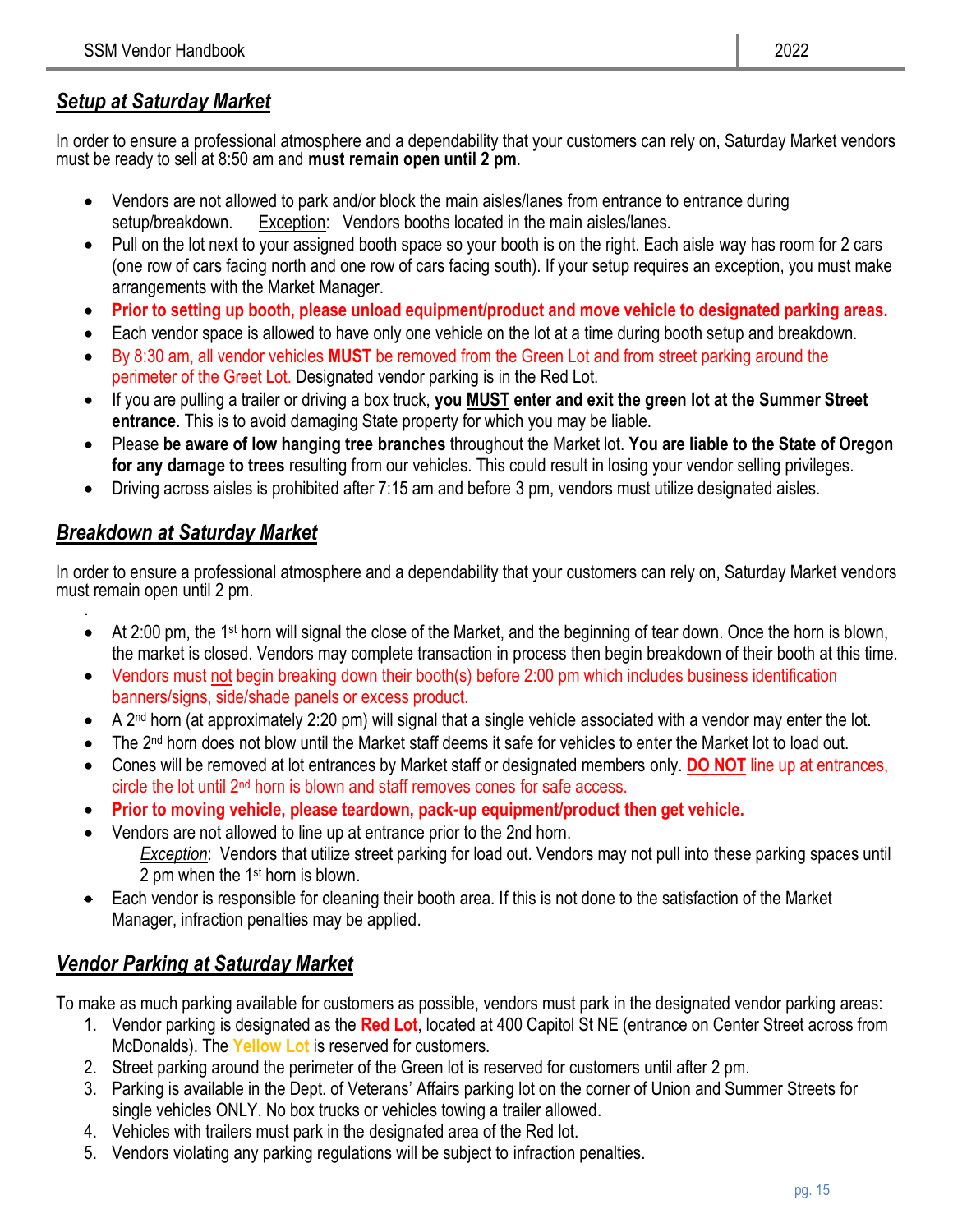# **MONDAY HOSPITAL MARKET -- SPECIFIC RULES**

The following do's and don'ts are specific to Monday Hospital Market at the Salem Hospital on Oak Street.

- Vendors must not block any sidewalks or driving lanes.
- No garbage is to be left behind. Vendors must pack out their own garbage. Dumping of garbage is not allowed.
- No water or electrical service is available at the Market
- All market staff vacates the premises at approximately 2:30 pm.
- NOTHING, including clean water, beverages and/or ice, is to be dumped down the storm drains, in the port-apotties or in the landscaping or any other area. Violators may be immediately suspended from the Market.

#### *Securing A Space at Monday Hospital Market*

The Information Booth opens at 8:30 am.

#### *Reserved Booth Space Vendors:*

- Check-in at the Information Booth is not required. The Market staff will verify attendance.
- If you do not arrive prior to 8:30 am even though you may have paid in advance for your reserved space, your space may be given to another vendor.

#### *Setup & Breakdown at Monday Hospital Market*

In order to ensure a professional atmosphere and a dependability that your customers can rely on, Monday Hospital Market vendors must be ready to sell at 9:20 am and must remain open until 1:30 pm.

- Prior to setting up booth, please unload equipment/product and move vehicle to designated parking areas.
- Each vendor space is allowed to have only one vehicle on the lot at a time during booth setup and breakdown.
- Vendors must not begin breaking down their booth(s) before 1:30 pm which includes business identification banners/signs, side/shade panels or excess product.
- Each vendor is responsible for cleaning their booth area. It this is not done to the satisfaction of the Market Manager, infraction penalties may be applied.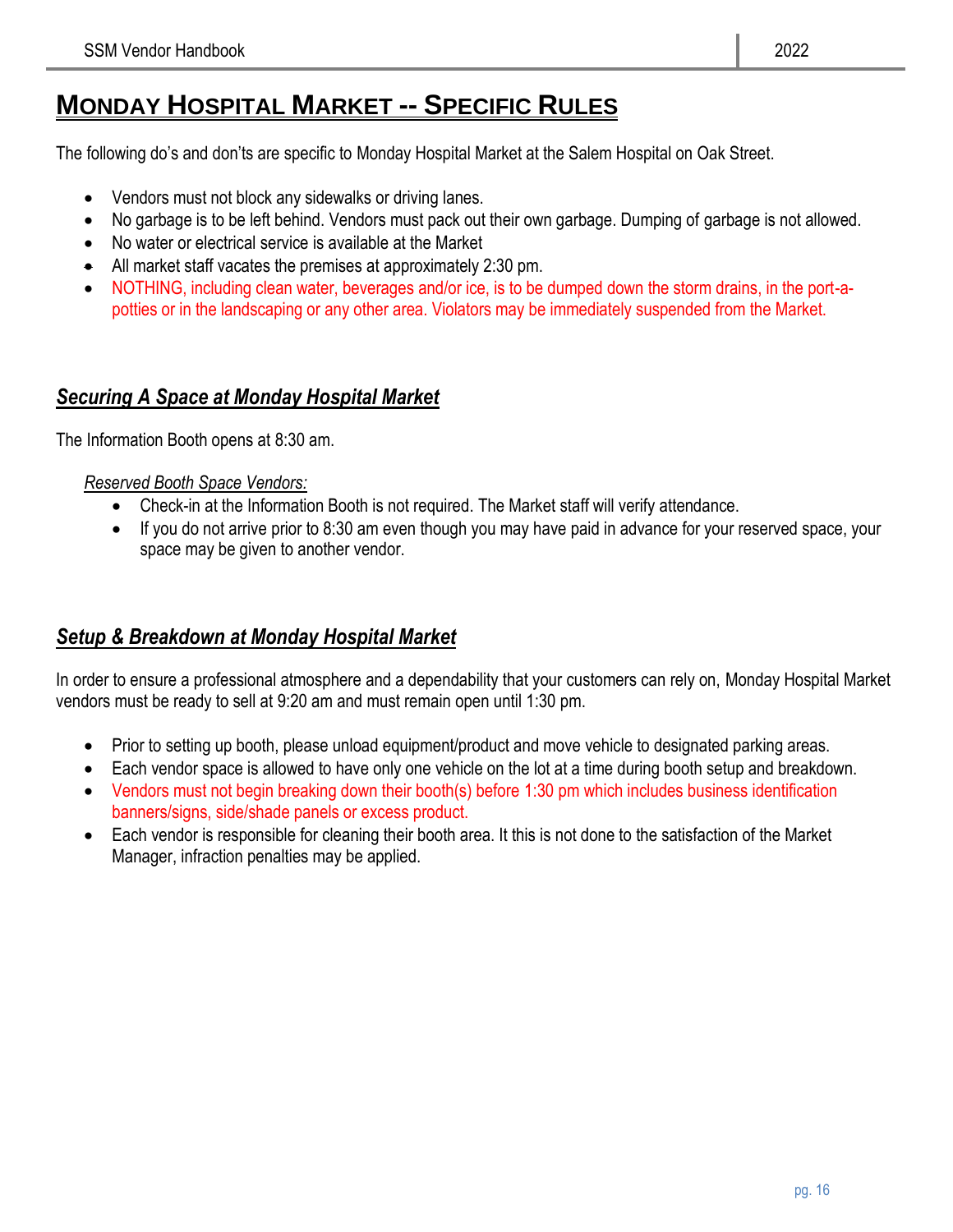# **THURSDAY WEST SALEM FARMERS MARKET -- SPECIFIC RULES**

The following do's and don'ts are specific to Thursday West Salem Farmers Market on Edgewater Street in West Salem.

- No water or electrical service is available at the Market
- NOTHING, including clean water, beverages and/or ice, is to be dumped down the storm drains, in the port-apotties or in the landscaping or any other area. Violators may be immediately suspended from the Market.
- Vendors must not block any sidewalks or driving lanes.
- All booth awnings must be at least 7 feet above ground.
- No garbage is to be left behind. Vendors must pack out their own garbage. Dumping of garbage is not allowed.
- All market staff vacates the premises at 8:00 pm.

#### *Securing A Space at Thursday West Salem Farmers Market*

The Information Booth opens at 2:00 pm.

#### *Reserved Booth Space Vendors:*

- Check-in at the Information Booth is not required. The Market staff will verify attendance.
- If you do not arrive prior to 2:30 pm even though you may have paid in advance for your reserved space, your space may be given to another vendor.

#### *Non-Reserved Booth Space Vendors:*

- May request an open space from the market office after 10 am on Wednesday.
- Any request after 4 pm Wednesday must be handled through the Information Booth on Thursday after 2:00 pm.
- At 2:30 pm, all remaining spaces are open to all vendors.
- Growers have priority over crafters at this Market for open spaces prior to 2:30 pm.
- Non-reserved space vendors will be assigned by the Information Booth at the Market Manager's discretion.

# *Setup & Breakdown at Thursday West Salem Farmers Market*

In order to ensure a professional atmosphere and a dependability that your customers can rely on, Thursday West Salem Farmers Market vendors must be ready to sell at 2:45 pm and must remain open until 7:00 pm.

- Six curbside parking spaces will be reserved for load-in and load-out.
- Prior to setting up booth, please unload equipment/product and move vehicle to designated parking areas.
- Each vendor space is allowed to have only one vehicle on the lot at a time during booth setup and breakdown.
- Vendors must not begin breaking down their booth(s) before 7:00 pm which includes business identification banners/signs, side/shade panels or excess product.
- When vendor booth/product are COMPLETELY torn down, vendors will be allowed to pull into curbside parking spaces for load-out.
- Each vendor is responsible for cleaning their booth area. It this is not done to the satisfaction of the Market Director, infraction penalties may be applied.